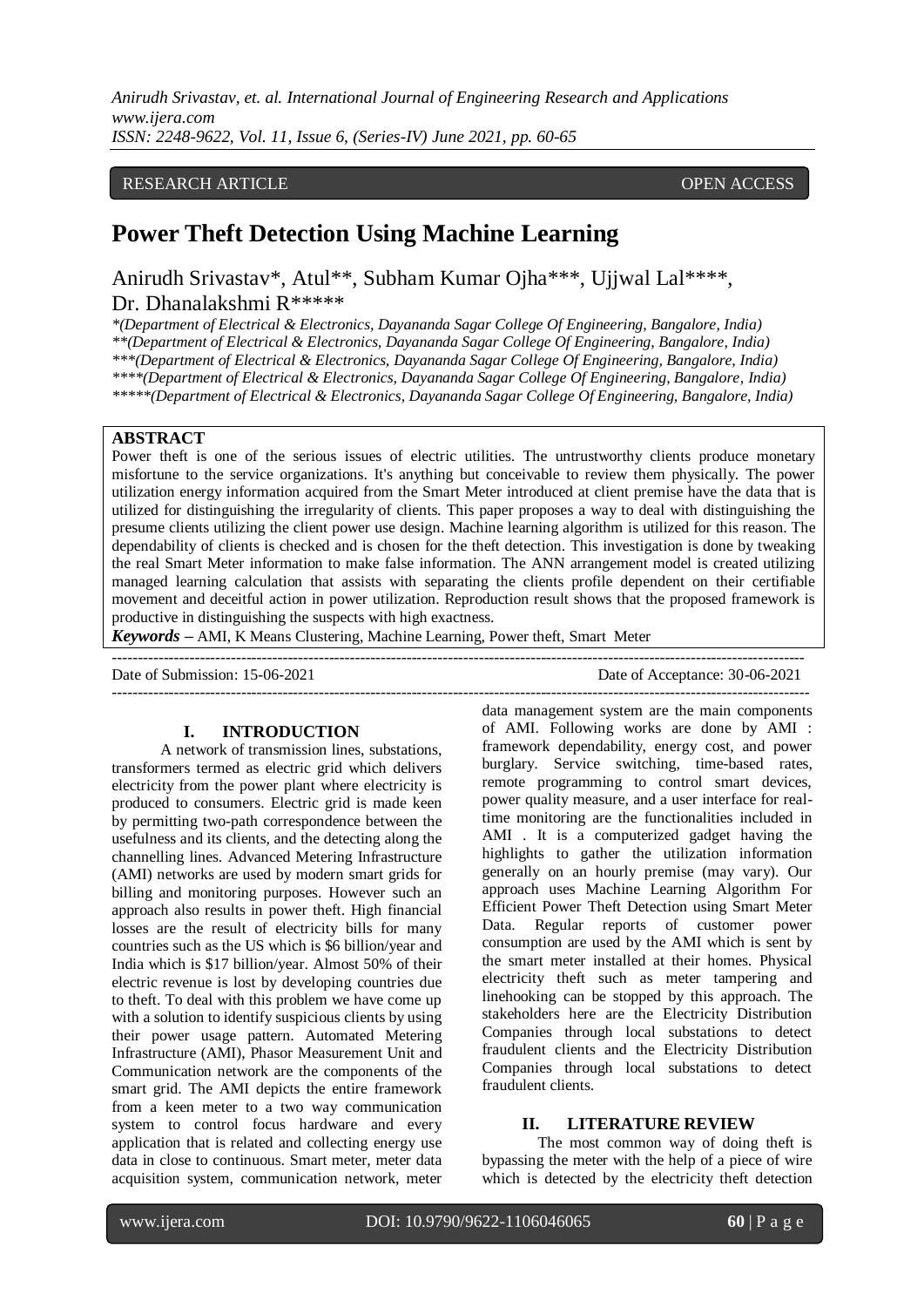system in which consumers simply bypass the electricity meter by placing a wire before and after the meter reading unit which is responsible for counting the current unit. In meters where the theft occurs, the proposed system is hidden. [1] This project will automatically collect the reading from houses or industries and compare with the overhead line values and vice versa. If any theft occurs it turns on the relay circuit and trips the main circuit. It also sends a message to the Electricity Board (EB) to inform about the theft and the area of its occurrence. Here a current sensor, voltage sensor and detection of short circuit is done in the lines. The output values of all the sensors are loaded into the PIC microcontroller and the comparison values are displayed on a LCD display. Also, if any mismatch occurs in the values a message will be sent to the EB. Immediately EB can find out the person who is responsible for the theft. Actions like switching off the power temporarily or turning on the relay can be done meanwhile. [2] For sending the data about power robbery to the EB, IOT and GSM technology is implemented in this proposed system which prevents the current scenario Raspberry pi and Arduino are interfaced with the system via serial communication and voltage and load current is sensed using sensors which are interfaced with raspberry pi. Thus, preventing electricity theft . The issues like force burglary, wastage of energy and transmission line shortcoming are solved by this system which are faced by power providers. Through this the system operators identify, electricity thefts, and generate bills for the electricity without violating customers privacy. [3] The secret sharing is used by PPETD to send masked data for the purpose of generating bills to the power providers. Arithmetic and binary circuits utilizing secure two-party conventions are executed to assess a summed up convolutional-neural organization model on the masked power utilization readings with the end goal of power theft recognition by the system administrator and every purchaser . To assess the security and the presentation of the PPETD , a broad investigation of genuine datasets is performed. In this manner affirming the exactness of the plan in identifying deceitful consumers with privacy preservation and acceptable communication and computation overhead. The majority of the past research work centers around client load profile data to uncover strange conduct that is known to be profoundly related with Non Technical Losses (NTL) exercises. [4] It gives internationally upgraded SVM hyper-boundaries utilizing a blend of arbitrary and prepopulated genomes. The decision tree strategy is carried out for tracking down the potential fraud action. The Artificial neural network is constructed to group the NTL – influence altering for brilliantly distinguishing the misfortunes by choosing the most required highlights from the client profile in. The extreme machine learning technique explains the activity of recognizing the client energy utilization design that characterizes veritable and unlawful profiled clients. Ordinary energy utilization information just as the encoded information is applied with the arrangement models through which relating grouping correctness and computational overhead is looked at.

The past work done in this field in theft detection focuses around the client power utilization profile information. The particular are the places where there is uniqueness in provided power and charging for that power. Every one of the clients having a place in that space are viewed as suspects. The disadvantage of the work talked about beforehand is that power theft distinguishing proof is dependent with the understanding that the clients are suspected to be misrepresentation. This case could recognize the trustworthy client as the fake client. This gives the inspiration to this exploration work to incorporate the false client power utilization information into the real force utilization information. The ML algorithms are utilized to dissect the information in a true sense and afterward arrange the client accordingly. The client's information is divided as fraud and genuine depending on their utilization design.

# **III. PROPOSED SYSTEM**

Fig 1, presents the flowchart of the proposed system for power theft recognition. The clients profile dataset is given as contribution to kmeans clustering algorithm. The k-means clustering algorithm will group these clients into k groups. The customers profile that is adequately close to the bunch head is the chosen clients for the robbery identification task. These clients are recognized as reliable clients. The chosen clients profile information are the contribution to the smart meter data. Three kinds of counterfeit information are created utilizing these chosen clients profile dataset. Then, at that point the classifier is prepared to classify the ordinary and bogus information that is created and included into the real authentic dataset. The exhibition of the classifier is estimated and assessed.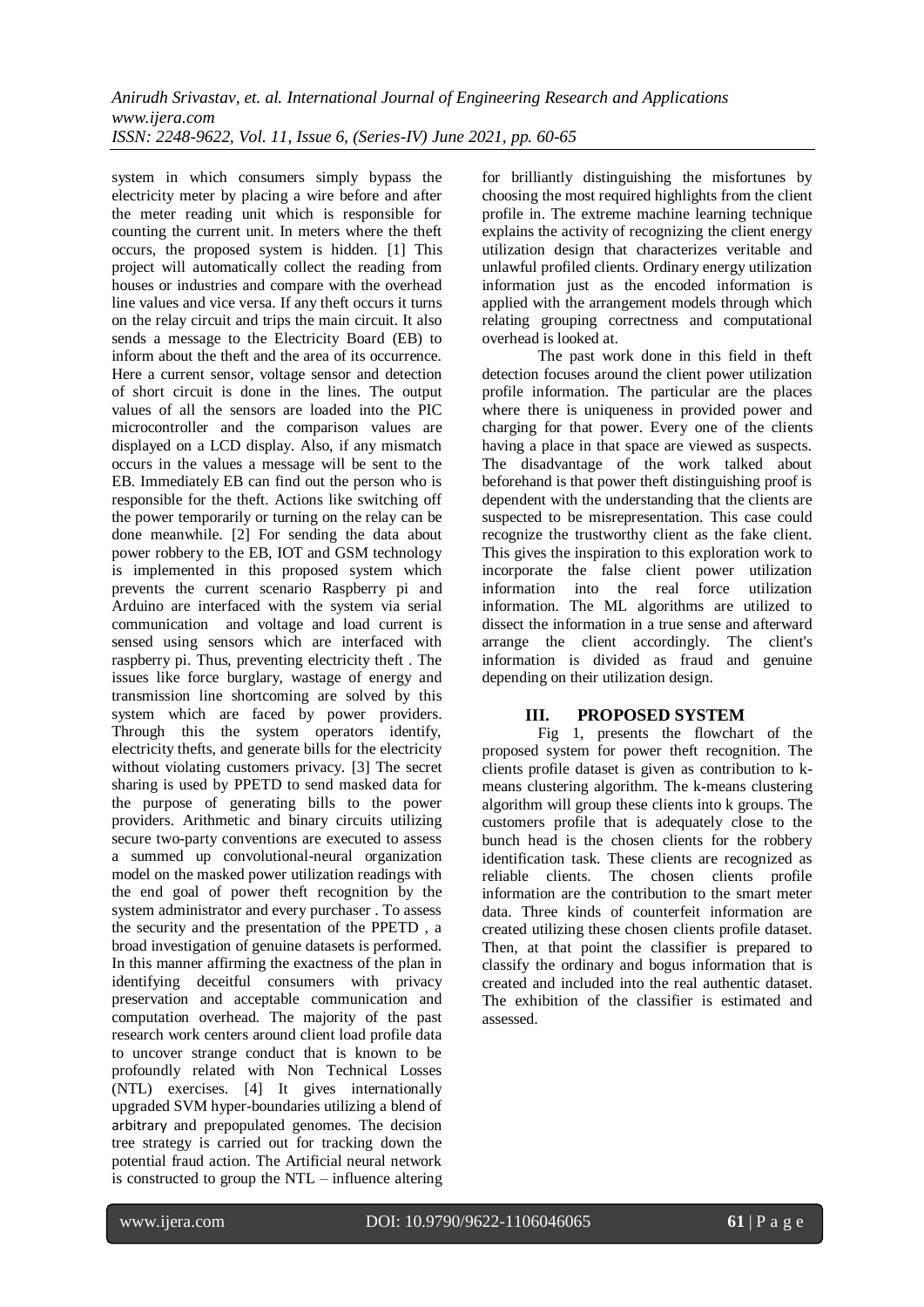

Fig 1 : Proposed Power Theft Detection Model

# **IV. METHODOLOGY**

4.1 TRUSTWORTHINESS OF CUSTOMERS

The customer profile data of a specific area is chosen from Smart meter data which is available. It is taken into consideration that all the clients of the selected region are not fraudulent. Machine learning algorithm is used to identify the trustworthiness percentage of the clients. Unsupervised k-means clustering algorithm is used for this purpose. **Kmeans** algorithm is an iterative algorithm that tries to partition the dataset into *K* pre-defined distinct non-overlapping subgroups (clusters) where each data point belongs to **only one group**. It tries to make the intra-cluster data points as similar as possible while also keeping the clusters as different (far) as possible. The bunching is performed to choose the client's profile which is more certified in their force use design by gathering them in groups. The clients are grouped dependent on their force use readings acquired from their savvy meter. For this purpose, a sample customer's savvy meter reading for every half an hour in (KWH) for five days is considered.

## 4.2 K-Means Clustering

At first the client's profile is grouped dependent on the data which is obtained from the smart meter. The k-means clustering algorithm permits us to determine the quantity into the anticipated group. It bunches the clients depending on their five days power usage. K groups are shaped to oblige the client's profile in any one of the explicit bunch. 'K' is simply the quantity of groups decided. The quantity of groups is resolved in correspondence to the quantity of client profile contemplated. The groups are shaped with number of client's profile, where the bunch with less number of client profiles are discarded. The group with the greatest number of client profiles is chosen. The clients having a place with the group that fulfills these two conditions are observed for the Smart Meter Data Investigation. The unmistakable clients of the chose group are distinguished by ascertaining the Euclidean distance of every client profile to its comparing cluster head. The Euclidean distance is utilized for discovering the distance between the bunch part and group head. The client's profile which is near the group head is recognized as a real profile. The certifiable profiles are isolated and their energy utilization information are taken for additional examination. The dependability of the client is confirmed by utilizing the bunching calculation.

[ ] unique elements, counts elements = np.unique(y kmeans, return counts=True) print("Frequency of unique values of the said array:") print(np.asarray((unique elements, counts elements)))

Frequency of unique values of the said array:  $[ 0 1 2 3]$ [327 310 26 316]]

Fig 2 : Divided In Optimal Clusters

## 4.3 Smart Meter Data Analytics

The real clients profile is acquired from the aftereffect of k-means clustering. For every client, the keen meter perusing is acquired for every half an hour. This inspecting rate is diminished to one perusing (normal perusing of forty eight interpretations per twenty four hours) out of every day per client. For every one of the considered examples in the dataset, three sorts of fake information tests are produced for consistently perusing. In type 1, an irregular worth is created between - 0.500000 and 0.50000. This irregular worth is increased with the normal perusing esteem determined for each day. It duplicates the adequate change in meter perusing. This is accomplished for each of the five days interpretations of all example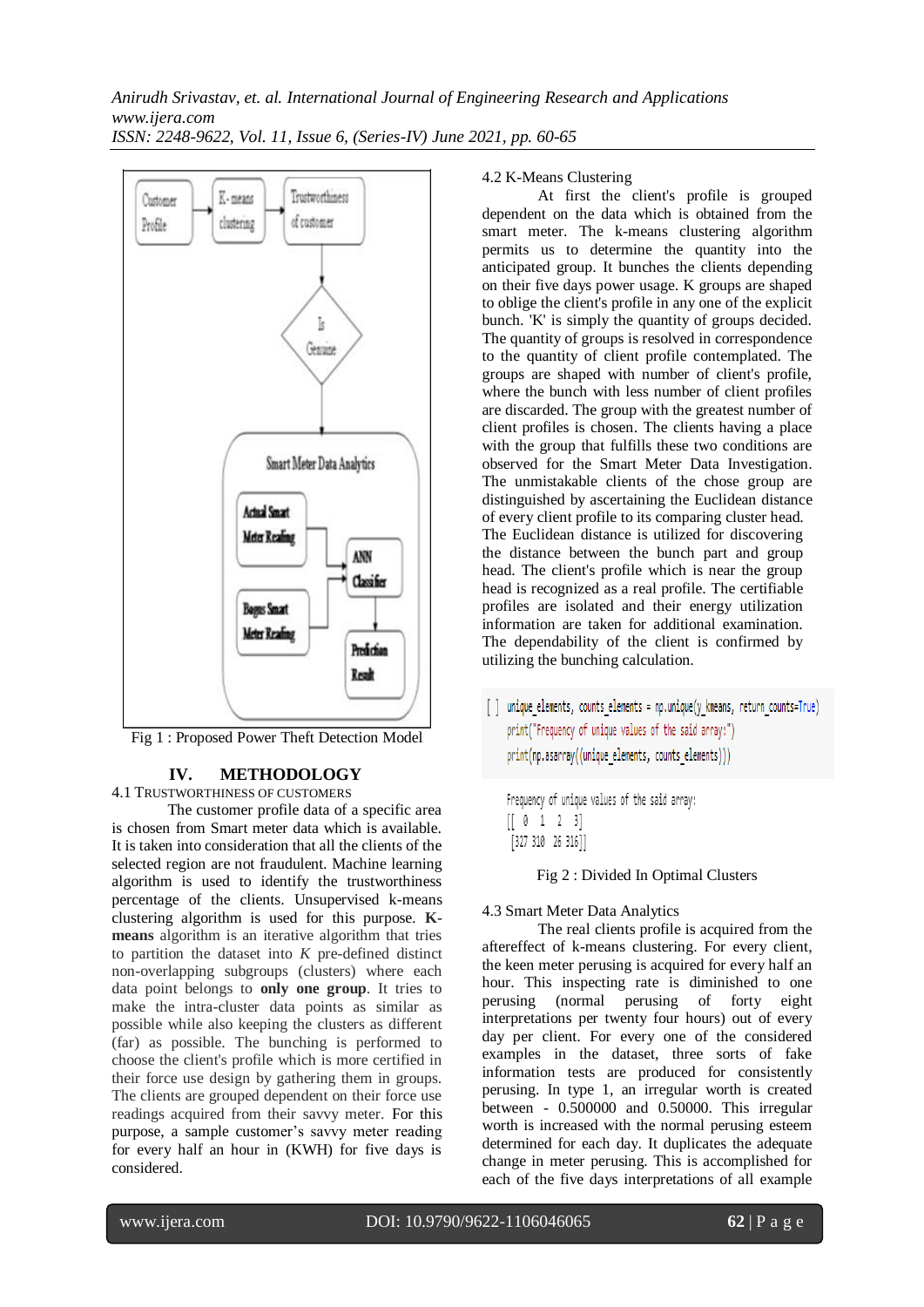clients considered for the examination. In type 2, irregular days are taken where the genuine information esteems are supplanted with nothing. This suggests the situation where the meter doesn't work. In type 3, the mean worth of five days interpretations are duplicated with every one of the day readings.



Fig 3 : Three types of Dataset

#### 4.4 Classification

Subsequent to discovering the dependability of the clients, the certified profiled clients are considered for the characterization model by including the counterfeit information into real information. The Artificial Neural Network is worked to group the client's profile. The three kinds of fake information alongside the genuine information are considered to prepare the neural organization. Sixty or eighty percent of the dataset is used for preparing the neural organization. After a necessary number of emphasess, the neural organization is prepared to foresee any new client profile to veritable or extortion. The excess twenty or forty percent of the dataset is utilized for testing the dataset. The forecast is made by the ANN grouping model. Two boundaries exactness and mistake rate is utilized for the exhibition of the proposed framework. The distinction in real class esteem and the anticipated class esteem is considered for the exhibition assessment. The exhibition of the model relies upon the quantity of dataset thought about.



Fig 4 : Artifical Neural Network

## **V. TESTING RESULT & ANALYSIS**

In order to test how our prediction model performs, we test it on a testing dataset. Performance Analysis function is called to predict the output for the testing dataset and the accuracy for the same is computed. Accuracy of the prediction model comes out to be 97 % and the reading at particular index is predicted and categorised as fraudulent or genuine. The model perfroms efficiently on the testing dataset. In order to validate the performance of the dataset further we build a Confusion Matrix of our predicted results.

|  | Accuracy                              |  |  |  |  |                                   |  |  |
|--|---------------------------------------|--|--|--|--|-----------------------------------|--|--|
|  | 0.9758064516129032                    |  |  |  |  |                                   |  |  |
|  |                                       |  |  |  |  | Reading at index 0 is fradulent.  |  |  |
|  |                                       |  |  |  |  | Reading at index 1 is fradulent.  |  |  |
|  |                                       |  |  |  |  | Reading at index 2 is fradulent.  |  |  |
|  |                                       |  |  |  |  | Reading at index 3 is genuine.    |  |  |
|  |                                       |  |  |  |  | Reading at index 4 is fradulent.  |  |  |
|  |                                       |  |  |  |  | Reading at index 5 is fradulent.  |  |  |
|  |                                       |  |  |  |  | Reading at index 6 is fradulent.  |  |  |
|  |                                       |  |  |  |  | Reading at index 7 is fradulent.  |  |  |
|  |                                       |  |  |  |  | Reading at index 8 is genuine.    |  |  |
|  |                                       |  |  |  |  | Reading at index 9 is genuine.    |  |  |
|  |                                       |  |  |  |  | Reading at index 10 is fradulent. |  |  |
|  |                                       |  |  |  |  | Reading at index 11 is fradulent. |  |  |
|  |                                       |  |  |  |  | Reading at index 12 is genuine.   |  |  |
|  |                                       |  |  |  |  | Reading at index 13 is fradulent. |  |  |
|  |                                       |  |  |  |  | Reading at index 14 is fradulent. |  |  |
|  |                                       |  |  |  |  | Reading at index 15 is fradulent. |  |  |
|  |                                       |  |  |  |  | Reading at index 16 is fradulent. |  |  |
|  |                                       |  |  |  |  | Reading at index 17 is genuine.   |  |  |
|  |                                       |  |  |  |  |                                   |  |  |
|  | Fig 5: Predicted Result with Accuracy |  |  |  |  |                                   |  |  |

#### 5.1 Confusion Matrix

A confusion matrix is a two x two matrix that contains four possibilities given by a binary

www.ijera.com DOI: 10.9790/9622-1106046065 **63** | P a g e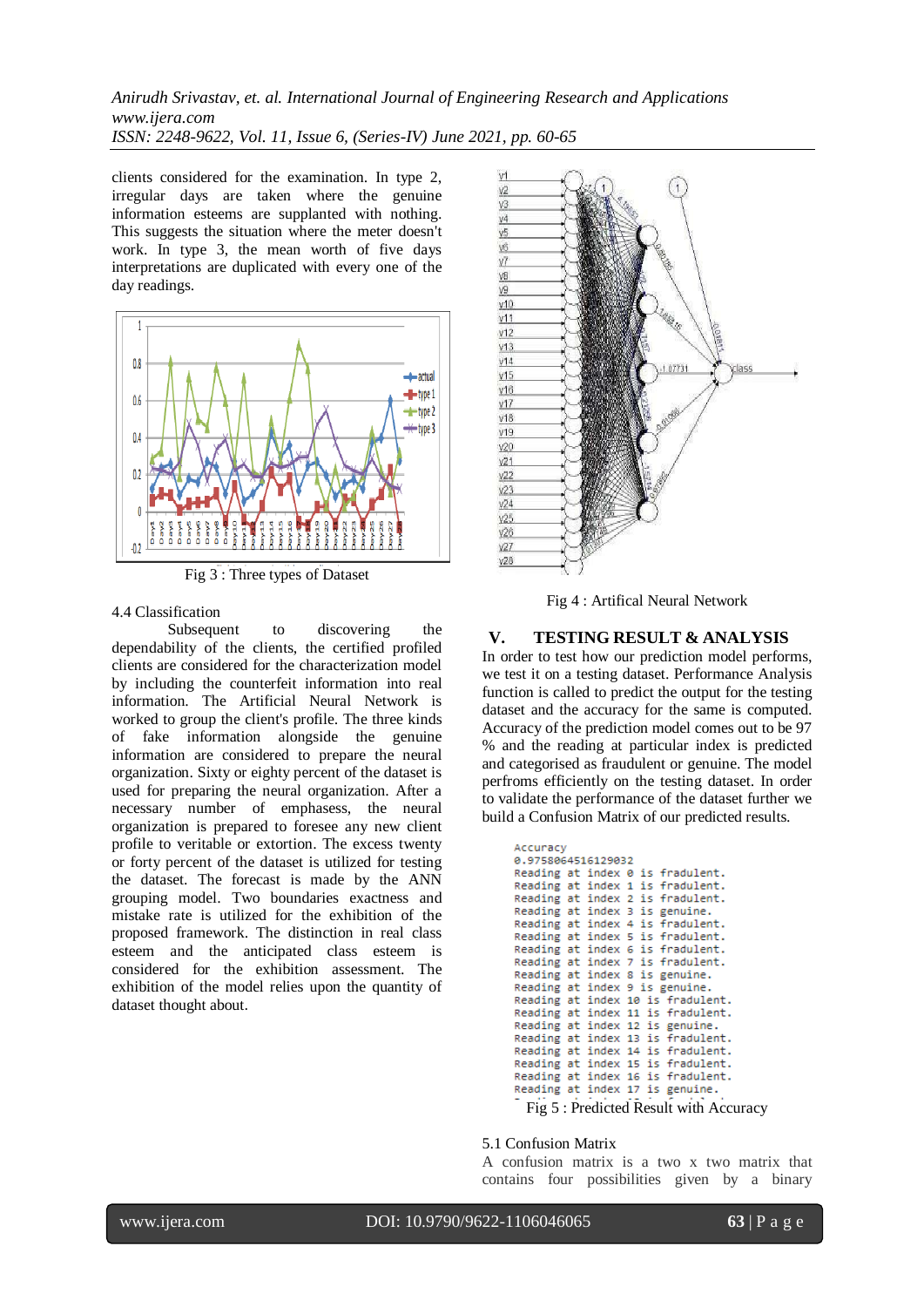classifier. Various metrics, such as error-rate, accuracy, specificity, sensitivity, and precision, are extracted from the confusion matrix.

A binary classifier predicts all information cases of a test dataset as one or the other positive or negative. This classification (or prediction) produces four outcomes – true positive, true negative, false positive and false negative.



Other evaluation measures that can be derived from the confusion matrix are :

#### 5.1.1 Sensitivity

Sensitivity (SN) is determined as the quantity of right certain expectations isolated by the complete number of positives. It is also called recall (REC) or true positive rate (TPR). The best affectability is 1.0, though the most noticeably awful is 0.0.





5.1.2 Specificity

Specificity (SP) is determined as the quantity of right adverse expectations isolated by the complete number of negatives. It is also called true negative rate (TNR). The best explicitness is 1.0, while the most exceedingly terrible is 0.0.



## 5.1.3 Precision

Precision (PREC) is determined as the quantity of right sure expectations isolated by the complete number of positive forecasts. It is also called positive predictive value (PPV). The best exactness is 1.0, though the most noticeably awful is 0.0.



Fig 9 : Precision

## 5.2 ACCURACY AND CONFUSION MATRIX FOR THE ORIGINAL DATASET

Accuracy 0.9709677419354839



Fig 10 : Confusion Matrix & Accuracy (Original Dataset)



Fig 11 : Bar Graph for Evaluation Measures

# **VI. CONCLUSION**

The model is presented with a novel K Means-ANN model which detects electricity theft. ANN is the output classifier in this model. A completely associated layer with a dropout rate is planned during the preparation stage to improve the danger of overfitting because of countless boundaries. The proposed model is a serious promising order technique in the power robbery